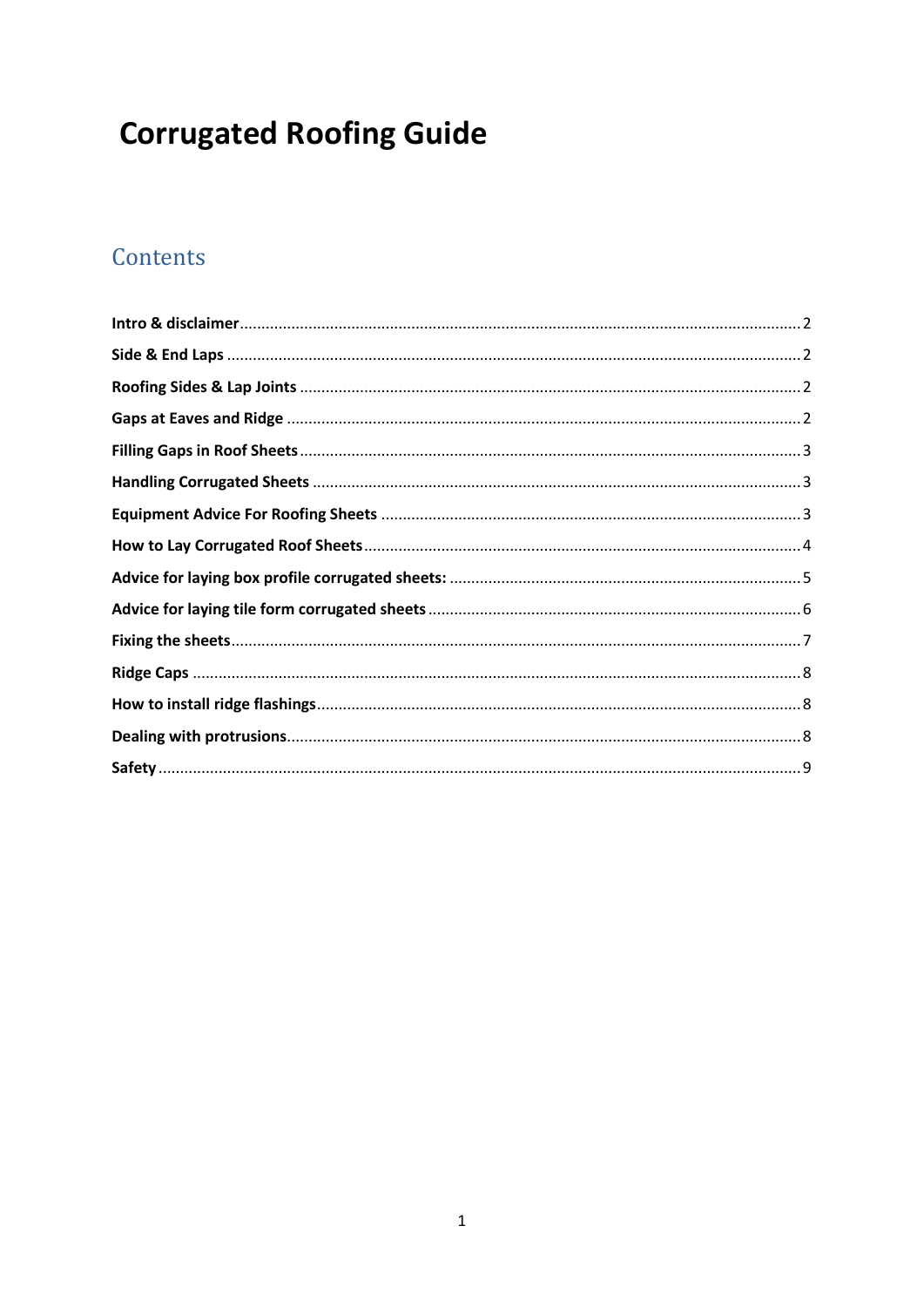#### <span id="page-1-0"></span>**Intro & disclaimer**

The help and advice section is useful for advice and guidance during your roofing project. Guide is for advice only on how to install a metal sheet roof. Advice is of a limited detail and is not to be relied on for exact requirements on installation safety and specific circumstances should be accounted for.

Within this easy to follow installation guide are different sections to help you with your installation sheets. This guide is intended for those who have an understanding of installing roofing sheets already and for beginners we would advise seeking advice from a professional before starting work.

#### <span id="page-1-1"></span>**Side & End Laps**

Side end laps benefit from mastic lapping tape and stitcher screws; these materials provide a weather proof joint on side laps helping to protect the interior from the elements. The Mastic Tape should be installed along the crest of the sheeting. Mastic lapping tape can often be considered more effective than silicone sealants.

Stitcher Screws can be used at 600mm spacings down the sheet which will then consolidate the join between sheets with lapping tape between. This is the most effective way to seal end joints.

#### <span id="page-1-2"></span>**Roofing Sides & Lap Joints**

When overlapping, you should ensure a minimum overlap of 250mm. This will ensure enough of the steel sheeting is covered. The overlap section should be supported by a purlin below.

Side lap roofing should use mastic lapping tape across the width of the sheet to create a rain and weather resistant seal. It's advisable to leave a 25mm gap at the ends of the top and bottom.

Ensure you are happy with the placement of sheets before applying the mastic lapping tape as its very difficult to remove the sheets, ensure the sheet is positioned perfectly before securing.

## <span id="page-1-3"></span>**Gaps at Eaves and Ridge**

In order for a roof to be completely weatherproofed, you must seal the gaps that occur under the sheeting at the eaves, and between the sheeting and the ridge flashing. This can be done using foam filler in the profiles of the sheeting being used. Of course, if you want ventilation, you can leave the foam fillers out.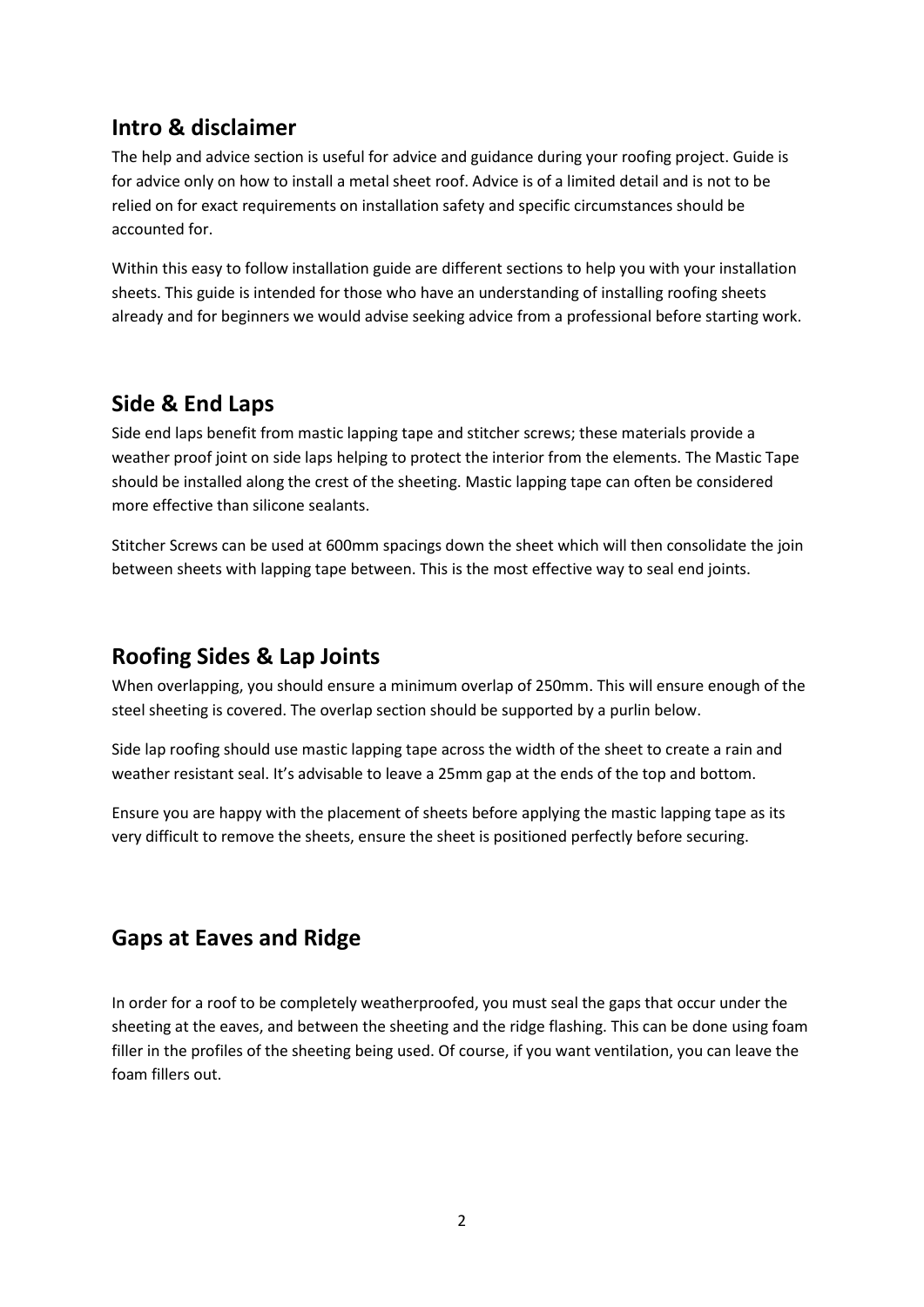#### <span id="page-2-0"></span>**Filling Gaps in Roof Sheets**

An eaves filler strip is designed to go under a sheet, while an opposite ridge filler strip is designed to go over a sheet. All foam filler strips should be bonded to the pans or valleys of the sheeting with a flexible, waterproof silicone sealant and should be continuous over the entire width of the sheeting. This silicone bonding will add an extra layer of protection when filling gaps in roof sheets and, if done correctly, will ensure nothing can get through the gaps.

#### <span id="page-2-1"></span>**Handling Sheets**

It's imperative to take precautions during sheet handing to ensure no damage is created to the product or injury to persons when installing the sheets.

Where possible, you may wish to use mechanical equipment for handling. Its strongly advised not to drag a sheet across another sheet as this can cause unnecessary damage or scratching to the sheet below, ensure sheets are lifted clear of anything below. It's important to remove any packaging prior to lifting roof sheets onto a building.

We will accept no liability for injury or loss caused during installation of roofing sheets when following this guide, so you should always contact an experienced professional prior to starting work.

At any point when in contact with roof sheets, it's imperative to keep hands and persons safe. Roof sheets can have sharp or pointed edges and working with them can be hazardous. We advise the use of level 5 cut protection gloves for safety which are available on our website.

#### <span id="page-2-2"></span>**Equipment Advice for Roofing Sheets**

We advise visiting the HSE website for legislative requirements and information on working above ground. Visit the website here: www.hse.gov.uk.

Roofing sheets should be placed on the roof before fixing them down. Sheets are advised to be secured to the roof as close to the rafter line as possible. It's also advised to spread the sheets out to distribute the weight across purlins. Debris must be removed including left over screws, fasteners and additional materials from the roof sheets.

If no mechanical handling equipment is available for lifting roofing sheets, then precautions should be taken to ensure you do not damage yourself, others or the roofing sheets. Ensure you use protective gloves when handling sheeting and ensure you always have a minimum of 2 persons handling sheets. Sheets can be heavy and it's advisable to check whether persons or machinery can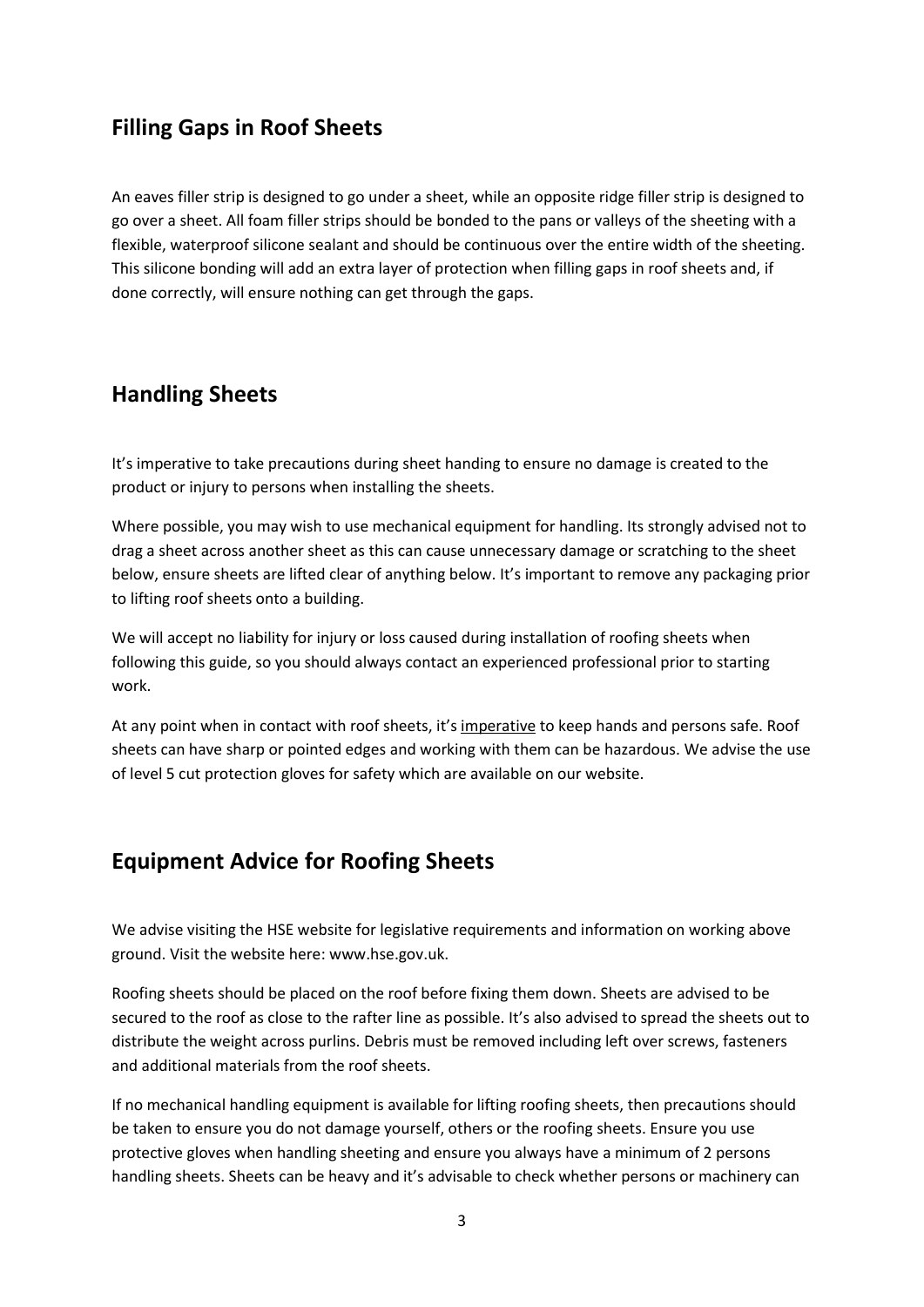handle the weight of the product. Taking the above precautions can prevent the sheet from being bent.

## <span id="page-3-0"></span>**How to Lay Corrugated Roof Sheets**

After purchasing your roofing sheets, it's imperative that you know which way to lay the sheeting, whether its tile form, box profile or corrugated sheets, they need to be laid in an appropriate order for effectiveness against prevailing winds. It's advised to lay metal sheets in sets of runs and we advise starting at the eaves and at the corner which is furthest away from the prevailing direction of wind (this is the case for a single run sheet). Installing in this manner helps to prevent any side laps which are facing the wind having water penetrate.

It is advised to lay the first few sheets but not to fix them down until you have ensured they are all correctly aligned with the purlins *and* each other. Installing in this way can ensure you do not have to re-fit any sheeting during the installation, or after.



When installing a double sheet run, it's advised to follow the image:

When creating a single pitch roof out of corrugated sheeting the minimum pitch advised is 10°. When installing a single sheet project start with the eaves and begin with the corner furthest away from prevailing wind. Installing in this way will prevent water ingress and ensure a weatherproof seal. If the building is not square you may end up with an effect known as sawtooth, this may not be avoidable.

The initial first row of corrugated sheets should extend well over the purlin below and eaves, this will enable rainwater to drain into the gutter and fall well away from the wall.

Corrugated sheeting should always overlap by a minimum of one corrugation. This is known as side laps. When overlapping corrugated sheeting, it's advised you use lapping tape.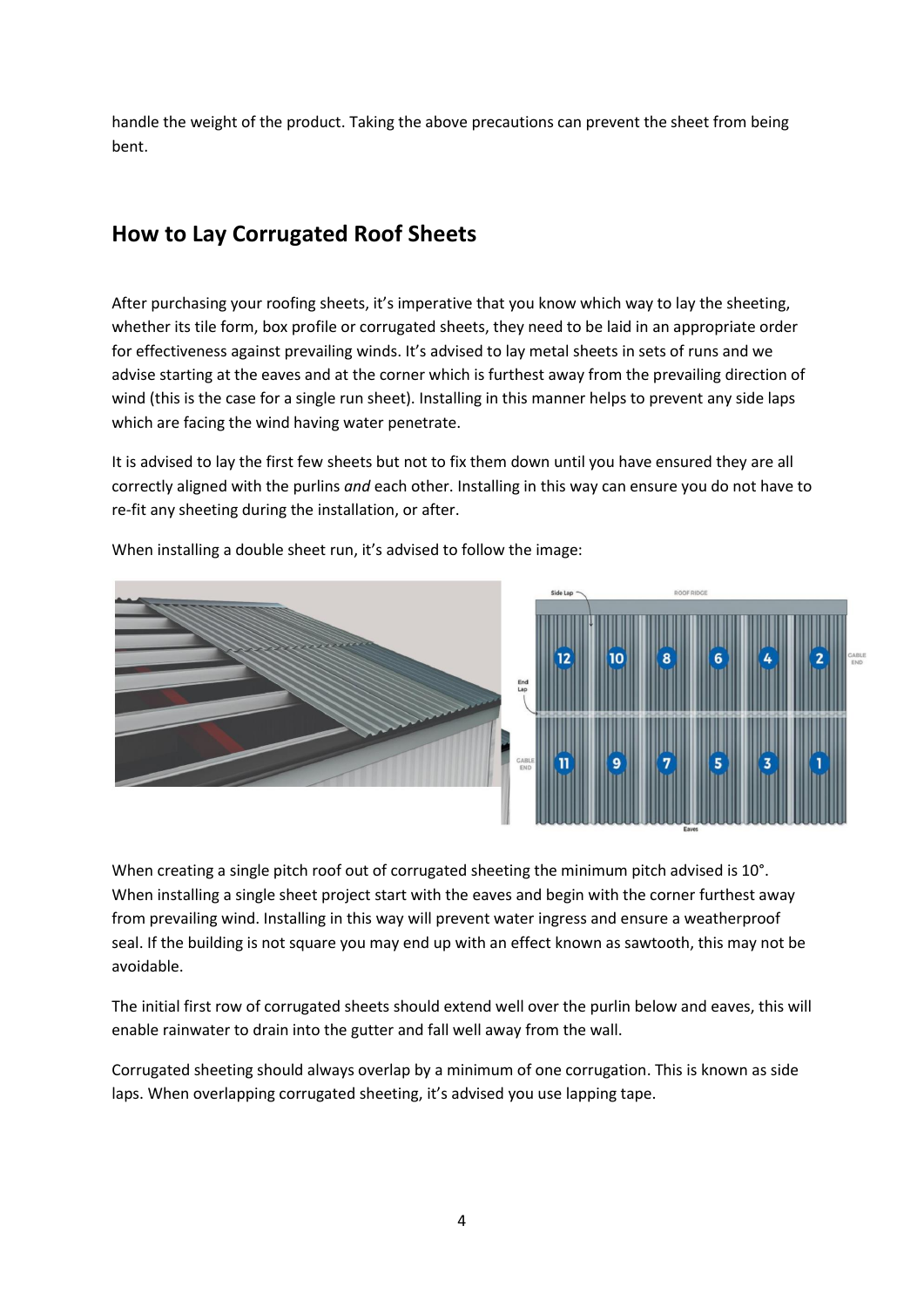For maximum sheet lengths in corrugated, we can supply 5m in a 0.5mm thickness and up to 6m length in the 0.7mm thickness. For projects which require a longer length, you will need to create a two- sheet run.

## <span id="page-4-0"></span>**Advice for laying box profile corrugated sheets:**

When installing a roof that is single pitch, it's advisable to have a minimum pitch of 4-5°, ideally, the pitch will be higher than this to ensure adequate water runoff. As above, you should start with the eaves and choose the corner furthest away from prevailing wind direction (as before this can prevent water ingress and wind from penetrating).

If you find that the first sheet has not been installed perpendicular to the ridge and eaves you may need to make adjustments regularly throughout the installation. You may experience a sawtooth effect at the eaves, if the building is uneven or is not square this may be something you cannot avoid.



It's important to allow the sheets to extend beyond the bottom purlin to enable rainwater to effectively drain into the gutters below or fall beyond the below wall.

The roofing sheets should overlap by one corrugation when installed side by side, missing this step may cause water ingress into the building below. The overlaps are recommended to have mastic tape lapping down the sheeting.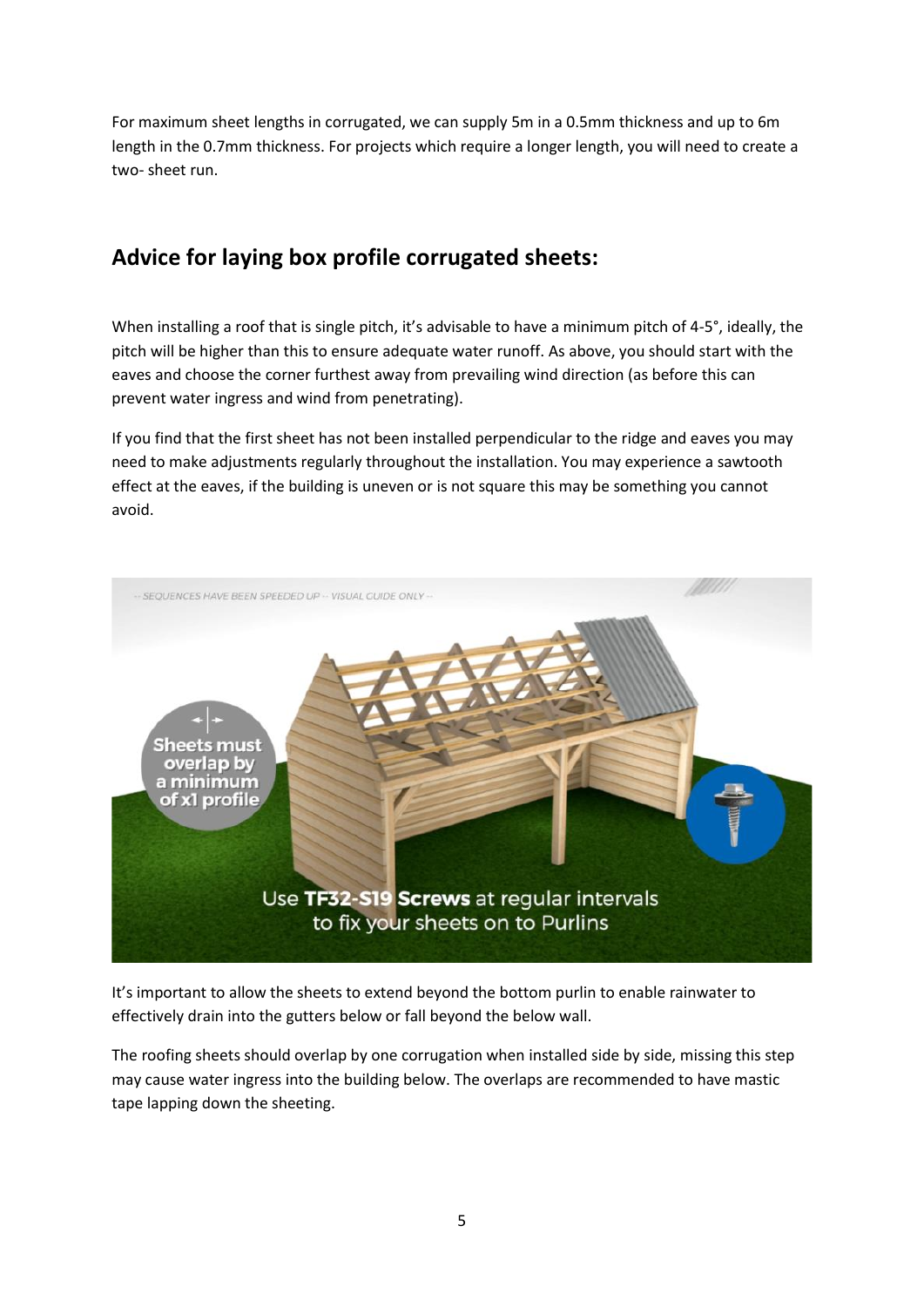## <span id="page-5-0"></span>**Advice for laying tile form corrugated sheets**

Single Pitch Tile Form roofing projects should have a minimum degree of pitch of 12. It's imperative to lay tile form sheeting from right to left. The first sheet put onto the roof purlins should be installed in the correct place and secured, screws should line up with purlins below. The fixings should be installed just beneath the tile form drop (Which is the curved aspect of the tile form sheeting)

The maximum sheet length we can supply is 5m. Any projects which need a longer length than this will need to be done in a two-sheet run. Two sheet runs should be installed using the same instructions as above.

#### Continued on next page



The Tile form sheets ought to be laid starting from the right to left and each sheet should lap over the next sheet with the small gully aspect on the final lap of the sheet. Tile form sheeting should always overlap by at least one corrugation to create an adequate cover.

Each new tile form sheet should be secured into the correct position before applying the mastic tape and screws. You can use a wood block and heavy object such as a mallet with a piece of soft material between the wood and sheet to avoid any potential scratches or damage to the sheets coating.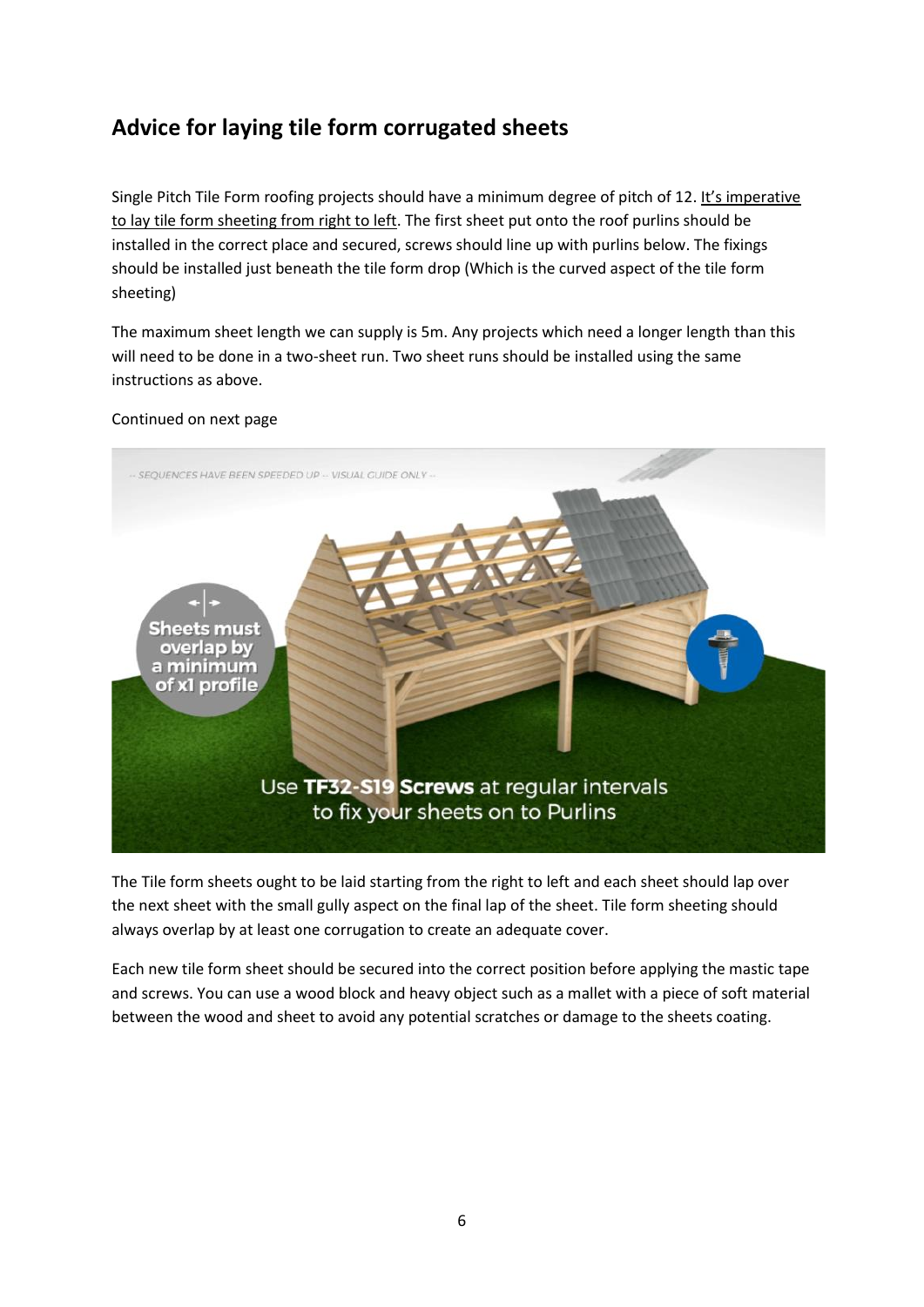## <span id="page-6-0"></span>**Fixing the sheets**

Any fixings which are to be used to attach steel roofing to purlins must be able to withstand wind pressures and varying weather conditions. The specific fixing required is dependent on what roofing profile you are using, the purlin type (light steel, heavy steel or timber). We recommend the use of self-drilling TEK screws which are created with 5/16th hex head for superior performance.

The screws we provide have a specific drill point to drill through the steel sheeting and purlin before then tapping into the purlin itself. Beneath the head there is a stainless steel washer which is 19mm fitted with a neoprene bonded pad that will compress to ensure a seal to the roof sheet.

Depending on the sheeting which you are installing, the screws can be installed into the sheeting's crest profile or use a longer screw and BAZ washer when installing corrugated sheeting. All screws provided are self-drilling TEK screws, however if you prefer you can centre punch an indent into the metal sheet at the point you wish to install, this can help to ensure the screw stays straight when drilling.

Remember – do not overtighten or under tighten your screws as this can affect the performance of the washer and prevent it from sealing correctly. See diagram below.

When installing tile form sheeting the screws which are required depend on the purlin composition. To install tile form sheeting we recommend installing into trough 1, 3 and 5. As above the lower end of the sheet can be installed through every trough to prevent wind uplift. When installing through thicker material or insulation you can use longer screws of up to 175mm length. As above, colour caps can be installed on the screw hex head to cover the stainless steel material and match into the steel sheeting coating colour.

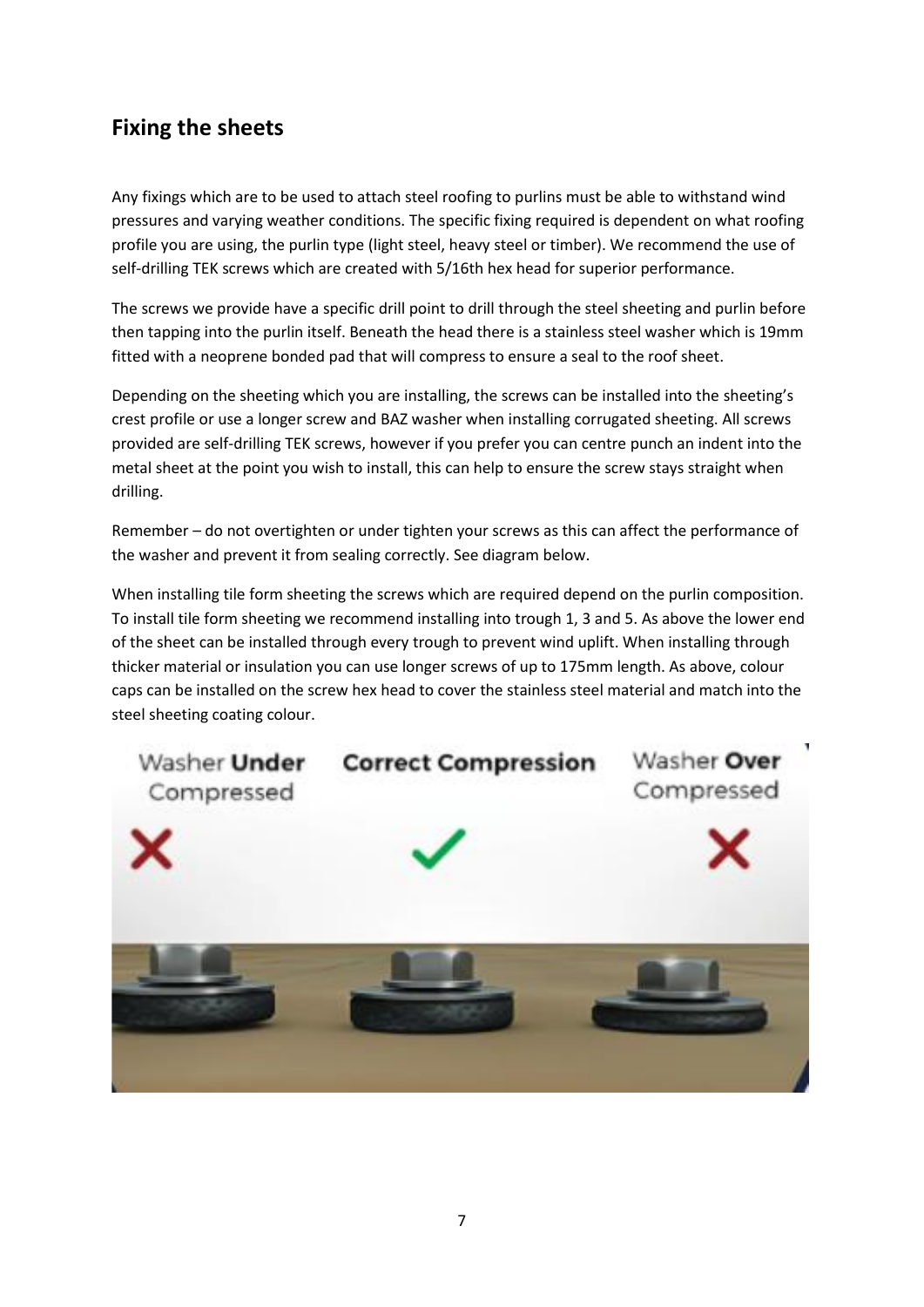#### <span id="page-7-0"></span>**Ridge Caps**

Ridge flashing installation is a task that should be carried out towards the end of your roofing project. If you have a sloped roof with two sides, which meet at an apex in the middle, you will need to know how to install roof cap ridges.

Roofs without adequate ridge capping could be a costly error that you may end up paying for in years to come. Rain, snow and winds can seep through the gaps in the apex of the roof, and they'll compromise your energy supply and allow heat to escape.

## <span id="page-7-1"></span>**How to install ridge flashings**

Begin by determining which end of your ridge is least affected by the wind. Your first ridge flashing should be laid at this point, and each flashing thereafter overlapped by the next flashing on the run by an absolute minimum of 150mm.

We recommend fixing your ridge flashings with a self-drilling TEK type stitching screw into the highest point of each profile they cover, ensuring they also penetrate any ridge filler being used. Foam fillers can be used for eaves and ridges if required to seal off ends or left out if you wish to keep the ventilation. Fillers can help ensure a robust weather resistant joint as well as keeping out birds and vermin.

## <span id="page-7-2"></span>**Dealing with protrusions**

Any part of a roof that needs an external pipe, duct or flue should ensure they have adequate flashing surrounding where they pass through the steel sheet surface. If you need to cut any of the steel sheeting away, you should ensure you have created additional framing support in order to adequately support the steel sheets.

Depending on the angle and position you choose to cut, you will need to give additional attention to the back of the flashing. Ensure provisions are made for adequate drainage of corrugations and troughs. Some protrusions have their own specialty flashings kits such as Velux windows, or temperature pipes. Pipes that run hot or cold usually use a kit known as dektite. If you are using one of these protrusions you may wish to check the manufacturer's website for your kit requirements.

When creating your roofing project, you may have no choice but to have protrusions. If this is the case you will need to install suitable flashings and suitable additional framing to support the steel sheeting. Dependent on where the cut through position is, you should give additional attention to vent pipes.

Our flashings can be made as standard or custom and can be used around skylights, pipes, vents and other additional protrusions. The flashings are made using galvanised steel to ensure they resist rust.